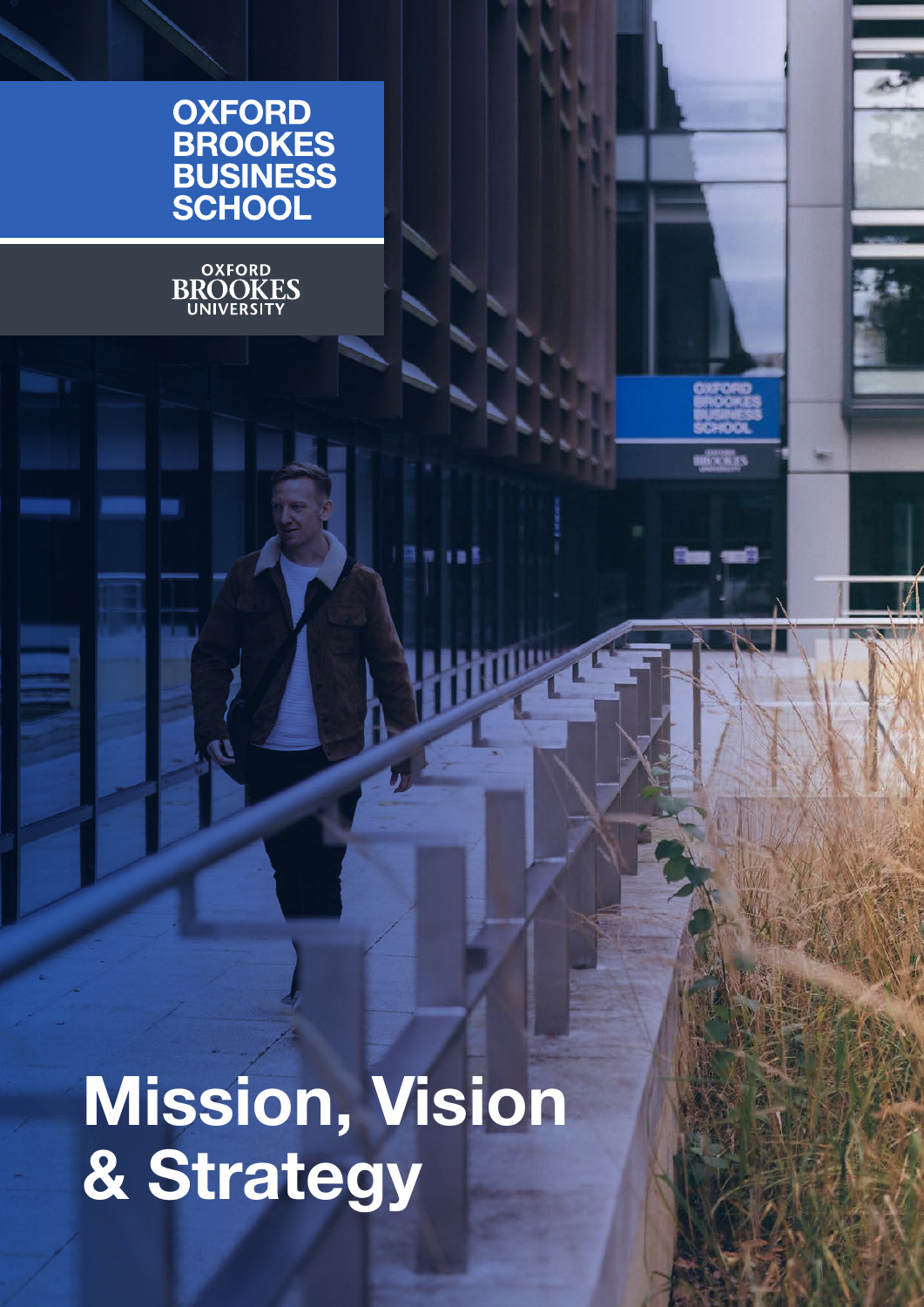### **Welcome to Oxford Brookes Business School**

Universities, and business schools in particular, have a key role in shaping the future of the economy and society, and in the wake of the Covid-19 pandemic this role has become more important. Oxford Brookes Business School is at the heart of Oxford Brookes University, a leading new university. The 2035 Strategy of the University builds on our strengths in education, research and knowledge exchange to drive collective progress through individual endeavour. As a University our goal is to equip people, and their organisations, with the skills, knowledge, mindset and attributes required to face new challenges and thrive in a complex, uncertain world.

Our high quality teaching and research underpins the reputation of Oxford Brookes Business School. As a School we are dedicated to enhancing the student experience, with our learning environment enriched by the scholarly activities of colleagues. The new Mission and Vision of Oxford Brookes Business School is informed by the practical relevance of our teaching and research, and the difference it makes to our learners, our partners and wider society. As an anchor institution in Oxford we are regionally embedded, as well as being engaged in a wide range of national and international networks. As a Business School it is our socially responsible outlook and collaborative approach that defines how we seek to make a difference. I am excited about the new Mission and Vision of Oxford Brookes Business School, which encapsulates our ambitions as a catalyst for change. The engagement of colleagues and our wider community has been critical to informing our strategy, and reflects our shared aspirations for the future. This is a new chapter for Oxford Brookes Business School, and we are committed to working collaboratively with partners to make a difference. **Professor Tim Vorley** Pro Vice-Chancellor and Dean Oxford Brookes Business School

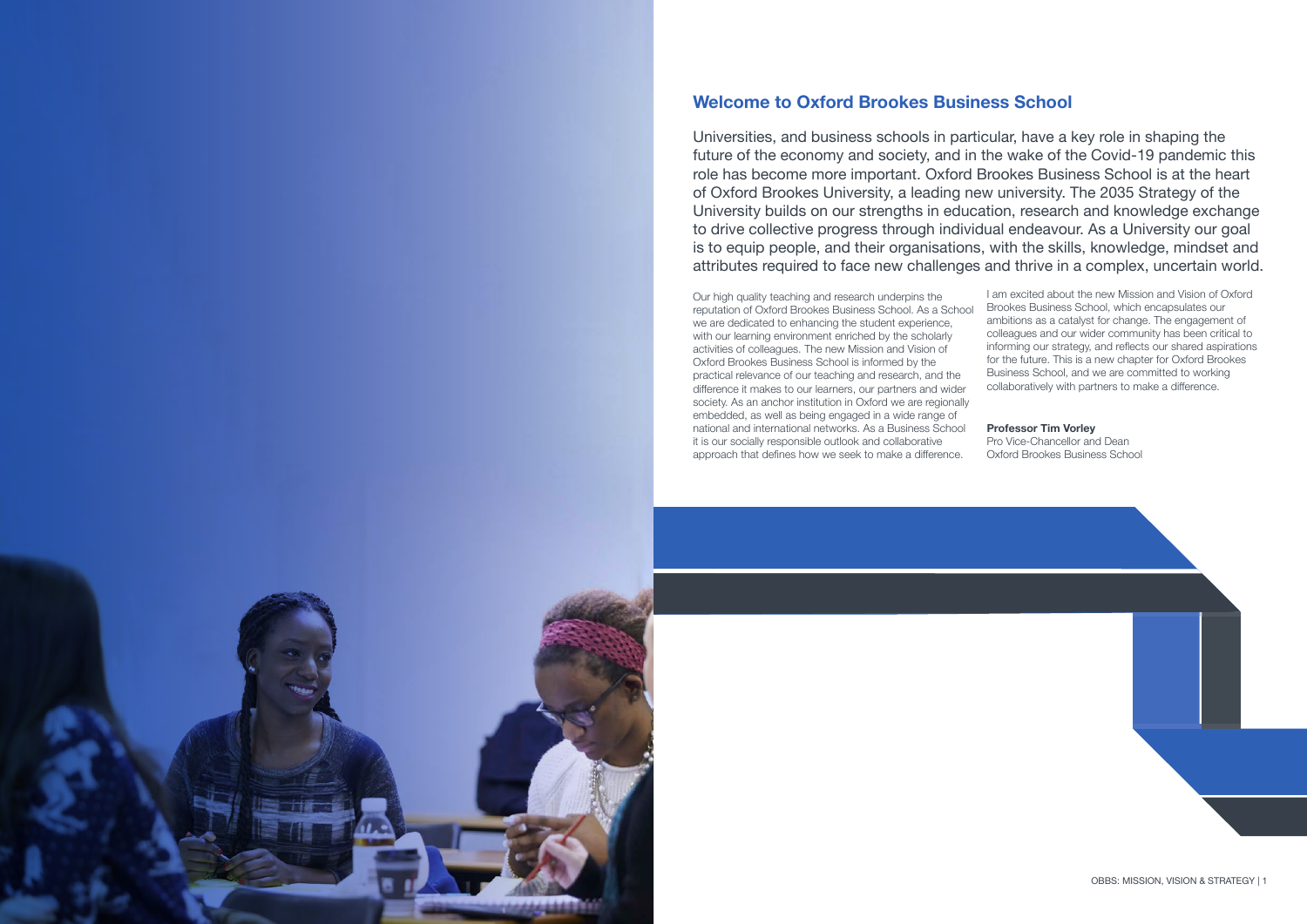### **Strategic Priorities**

The Mission and Vision of Oxford Brookes Business School inform our strategic priorities. These priorities guide our approach towards current and future activities of the Business School, and inform the strategies and action plans that underlie the four pillar portfolios. Based on our Mission, we have five strategic priorities that illustrate how we are realising our Vision and reflect our values-driven approach.

### **They are:**

- **Pursue academic and applied research** that advances knowledge and makes a difference to individuals, organisations and society. • **Support and develop colleagues** to fulfil their potential and contribute to the life of the School and wider University.
- **Foster an inclusive learning community** that supports and inspires its learners to become ambitious and responsible leaders of the future.
- **Engage and collaborate with our partners** to enhance their performance and prospects through our research and training portfolio.

• **Promote sustainability and responsibility in all of our activities** to demonstrate our commitment to the environment and society.



### **The mission of Oxford Brookes Business School is:**

# **Inspiring minds with insight and ambition.**

Our focus at Oxford Brookes Business School is to inspire all of our learners and partners through our education and research, bringing insight and raising ambition. Our colleagues are themselves inspiring minds, with the ambition to advance insight through teaching and research.

## **The vision of Oxford Brookes Business School is:**

# **Unlocking change and transforming futures together.**

At Oxford Brookes Business School we want to be a catalyst to enabling and enacting change. We are committed to making a real difference with the individuals and organisations we engage with, and to the communities that we are a part of.

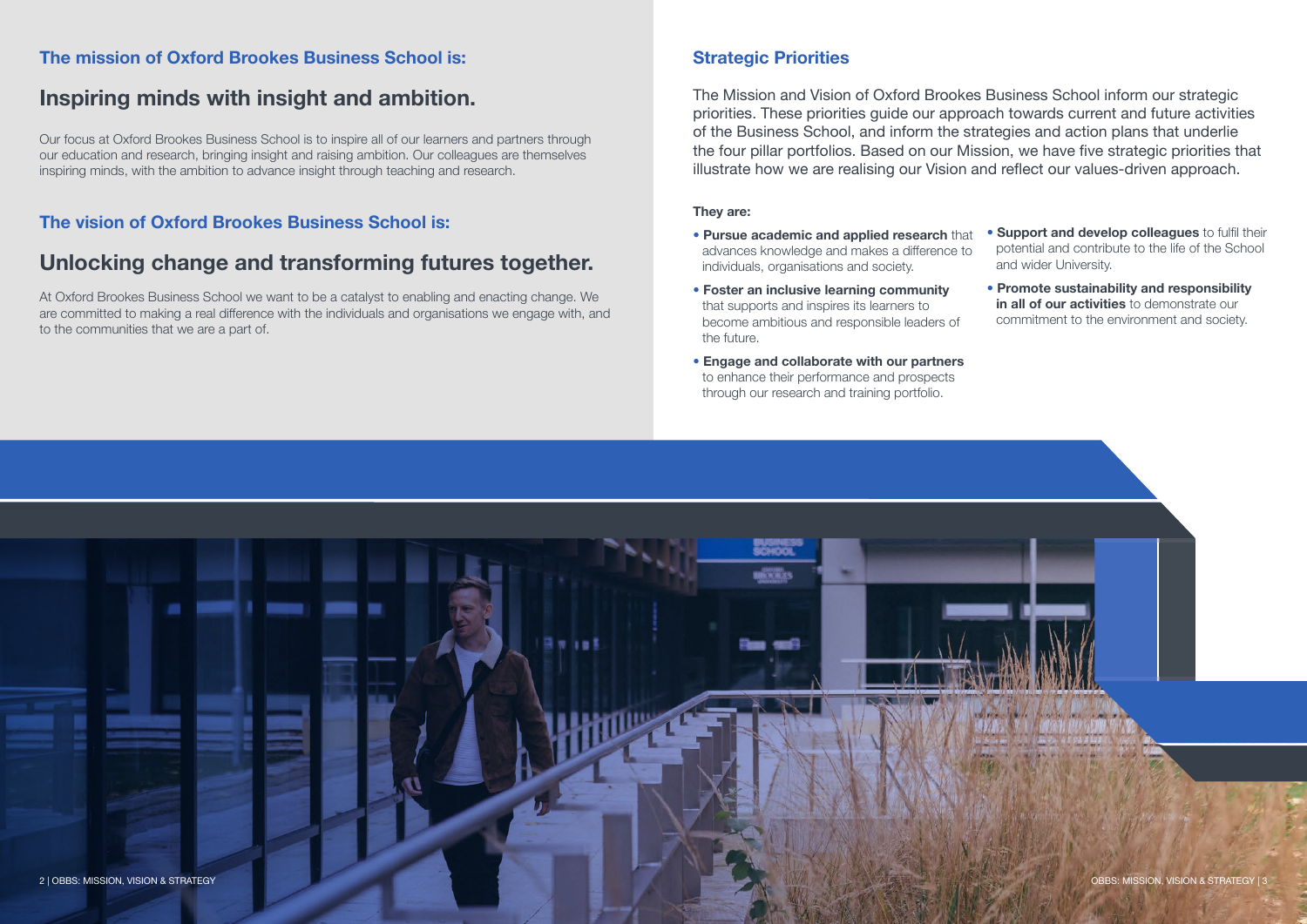#### **Pillar 3: People & Culture**

Oxford Brookes Business School is committed to promoting an inclusive culture, through which staff and students will be supported to fulfil their potential and contribute to the life of the School and wider University. The School has an open and collaborative approach based on transparent engagement and communications, with a commitment to enhancing staff wellbeing. The Vision of Oxford Brookes Business School is to cultivate an environment that promotes a high-performance culture where all individuals can flourish and excel. Building on recent improvements around workforce planning, development and recognition, we will continue to develop and extend the Oxford Brookes Business School community by:

- Developing clear and effective processes to support the professional development of colleagues throughout their careers;
- Recognising and rewarding the achievements of colleagues, while attract the new talent to Oxford Brookes Business School as an employer of choice;
- Promoting and incorporating diversity in everything we do to foster an innovative and inclusive learning and research community;
- Developing and supporting staff who can respond in an agile and effective way to the rapidly changing external environment;
- Fostering a stronger community of alumni who retain their connection and engagement with Oxford Brookes Business School.



#### **Pillar 4: Partnerships & Place**

There is a considerable opportunity for Oxford Brookes Business School to raise our visibility and reputation through greater engagement and collaboration with key partners in Oxford, Oxfordshire and beyond. As a major part of the Oxford economy, we want to expand our work with partners and stakeholders in our region, while pursuing national and international opportunities in our areas of strength. To realise our Vision we will extend the scope of our existing strategic partnerships and forge new connections and collaborations aligned to the strengths of our teaching and research. The focus of our work under the partnership and place pillar will include:

- Identifying and creating more opportunities for colleagues to engage with our partners regionally, nationally and internationally;
- Implementing a roadmap for new School-wide and programme-level accreditations to reflect the professional standing of our programmes;
- Raising the visibility of Oxford Brookes Business School through our active participation with professional bodies and networks;
- Investing in research and knowledge exchange led strategic partnerships with key partners that align with our Mission and Vision;
- Broadening our Professional Education portfolio to meet the current and future needs of organisations and individuals.

### **Pillar Strategies and Action Plans**

Mirroring the overarching Oxford Brookes University 2035 Strategy, our strategy is structured around four pillars. It is through these pillars that we will deliver the Mission and realise the Vision of Oxford Brookes Business School to meet the current and future needs of the individuals, enterprises and organisations we engage with.

The summaries below provide a vignette for each pillar along with the associated key activities. Our pillar strategies and action plans remain under review by the School Executive, with progress and performance reported annually along with our key performance indicators (KPIs).



#### **Pillar 1: Education and Enterprise**

Oxford Brookes Business School has a reputation for teaching and learning excellence, and our portfolio of taught programmes is founded on an inclusive enterprise pedagogy that recognises the value of experiential learning and employability. Informed by the Mission and Vision of the School, our programmes are designed to develop the skills and attributes needed by our learners to meet their individual aspitations and succeed in succeed in their chosen careers. Through our programmes, graduates of Oxford Brookes Business School will be enterprising, creative, and resilient individuals, well placed to serve as socially responsible managers and leaders. We will achieve this by:

- Constantly refreshing our programme portfolios to ensure they remain at the leading edge of preparing students for current and future challenges;
- Encouraging immersive and experiential learning experiences, both embedded within and available beyond the curriculum;
- Emphasising and embedding inclusivity and socially responsible management in our courses and programmes;
- Developing and extending our international connections, focusing on opportunities to enhance the student experience;
- Expanding our programmes for working professionals and their organisations, ensuring they meet real world challenges.



#### **Pillar 2: Research & Innovation**

The Mission and Vision of Oxford Brookes Business School raises the ambition and performance of the research and knowledge exchange portfolios. We are committed to extending our internationally-leading research that advances knowledge and makes a difference to individuals, organisations and society. Developing our researchers and the research community in Oxford Brookes Business School is central to our Vision. We are committed to providing an inclusive, intellectually stimulating and nurturing research environment where researchers can fulfil their potential and career aspirations in pursuing insightful and impactful research. We are building on our research strengths, as well as fostering opportunities for innovation and impact related to research and knowledge exchange activities by:

- Focusing on expanding and creating internationallyleading research through collaborations within and beyond Oxford Brookes Business School;
- Engaging with policy makers, business leaders and other stakeholders, at regional, national and international level, to inform policy and practice;
- Enhancing the impact of our research through exchanging our knowledge of ethical and innovative practices with the wider economy and society;
- Leading the development of relevant University research capacity through networks and high-quality knowledge exchange activities.